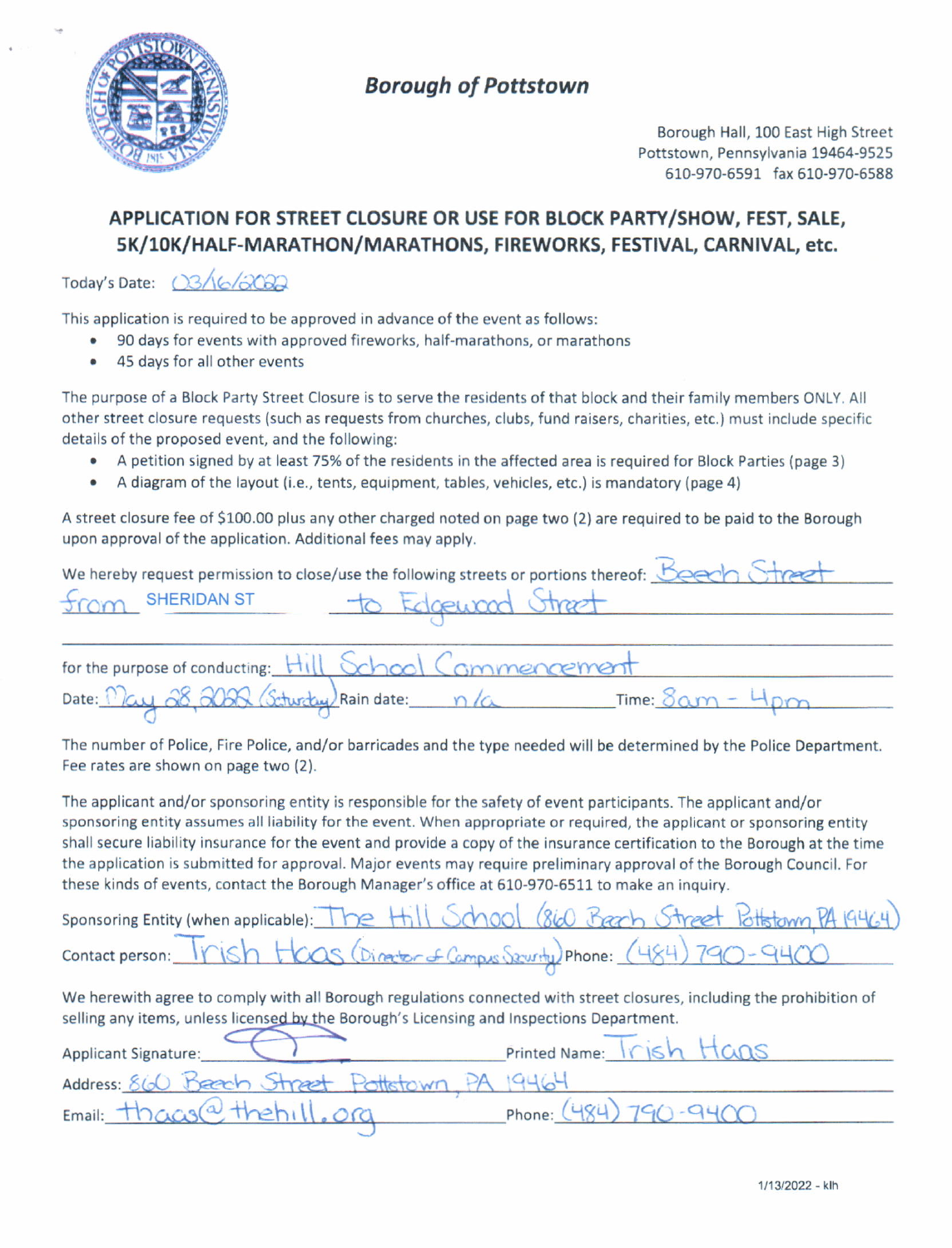| For Internal Use Only                   |               |                        |             |
|-----------------------------------------|---------------|------------------------|-------------|
|                                         | $3 - 29 - 22$ | $\sqrt{}$              |             |
| Lieutenant                              | <b>Date</b>   | <b>Fire Marshal</b>    | <b>Date</b> |
| / Chief of Police                       | Date          | <b>Borough Manager</b> | Date        |
| <b>APPROVED:</b><br><b>DISAPPROVED:</b> |               | Copy to Finance:       | <b>Date</b> |

## **Municipal Service Fee Rates**

 $\epsilon$ 

 $\sim$ 

 $\epsilon$  .  $\epsilon$ 

| <b>Police Services</b>                                                       | \$90.00 per hour/per officer |
|------------------------------------------------------------------------------|------------------------------|
| The number of officers required will be determined by the Police Department. |                              |
| <b>Fire Police</b>                                                           | \$25.00 per hour/per officer |
| Cover Workers' Compensation and equipment                                    |                              |
| The number of officers required will be determined by the Police Department. |                              |
| <b>Small Wooden Barricades</b>                                               | \$3.00 each per day          |
| <b>Large Wooden Barricades</b>                                               | \$5.00 each per day          |
| <b>Metal Barricades</b>                                                      | \$5.00 each per day          |
| The Police Department will determine the type and number of barricades.      |                              |
| <b>Barricade Delivery and Removal</b>                                        |                              |
| For an event with use of pickup truck                                        | \$25.00 per event            |
| For an event with use of pickup truck and trailer                            | \$50.00 per event            |
| For an event with use of loader                                              | \$100.00 per event           |
| <b>Temporary Parking Restriction Signs</b>                                   | \$2.00 each                  |

Clean up and Trash Removal may be billed according to clean-up required following the event for any trash left behind.

|                                            | Number x Hours  | Cost                      |
|--------------------------------------------|-----------------|---------------------------|
| Number of Police Approved                  | N/A             |                           |
| Number of Fire Police Approved             | 2 X 8 hours     | \$400.00                  |
| Number of Small Wooden Barricades Approved |                 | \$3.00                    |
| Number of Large Wooden Barricades Approved | 6               | \$30.00                   |
| Number of Metal Barricades Approved        |                 |                           |
| Delivery by Pickup Truck                   | XX              | \$25.00                   |
| Delivery by Pickup Truck and Trailer       |                 |                           |
| Delivery with use of Loader                |                 |                           |
| <b>Temporary Parking Restriction Signs</b> |                 |                           |
|                                            | <b>SUBTOTAL</b> | \$458.00                  |
|                                            |                 | + \$100.00 Street Closure |
|                                            | <b>TOTAL</b>    | 558.00                    |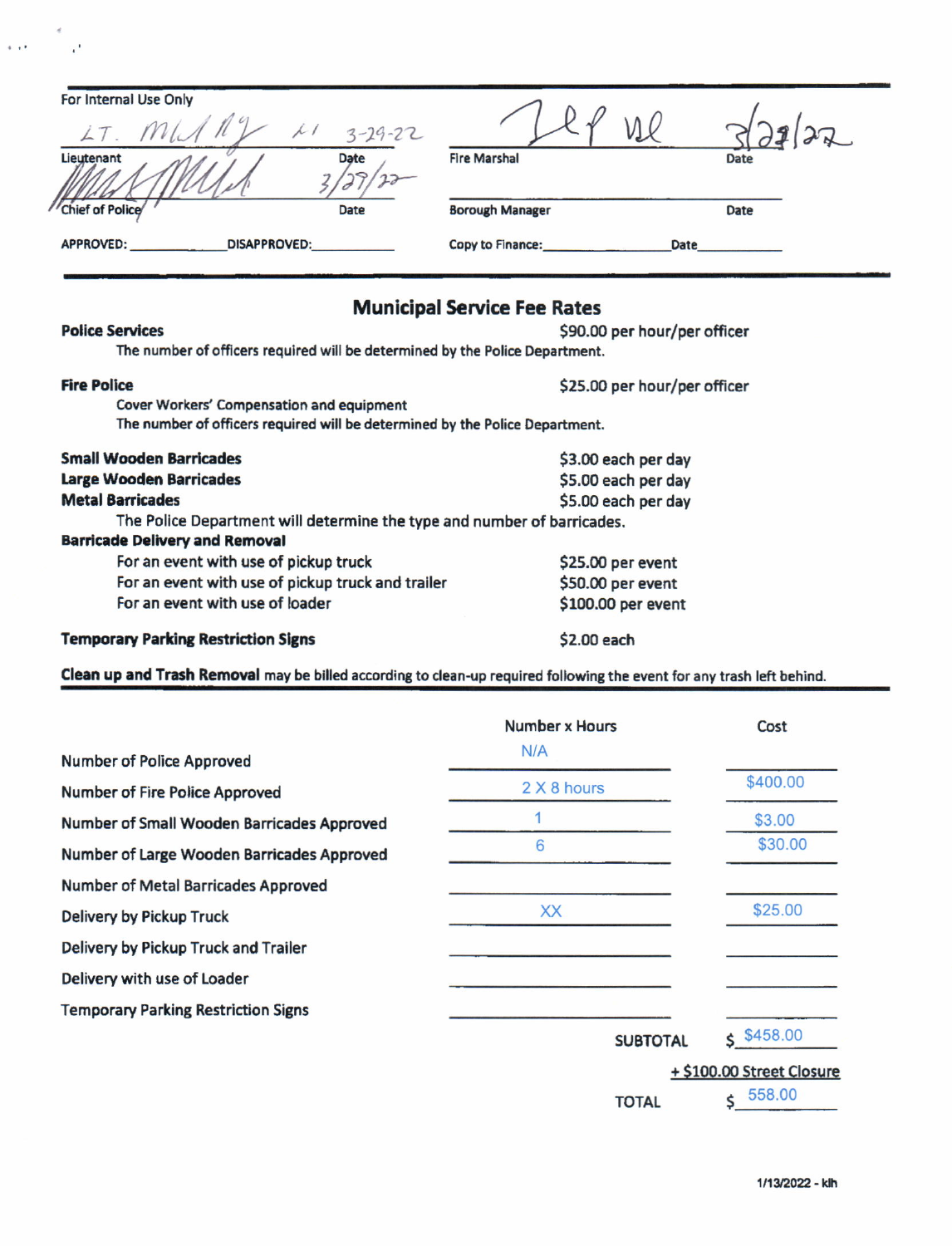NO TYPEWRITTEN PETITIONS WILL BE ACCEPTED. RESIDENTS MUST SIGN IN THEIR OWN HANDWRITING OR THIS PETITION IS NOT VALID.

 $\frac{1}{\sqrt{2\pi}}\sum_{i=1}^N\frac{1}{\sqrt{2\pi}}\left(\frac{1}{\sqrt{2\pi}}\right)^2$ 

| <b>NAME</b> | <b>ADDRESS</b> | <b>SIGNATURE</b> |
|-------------|----------------|------------------|
|             |                |                  |
|             |                |                  |
|             |                |                  |
|             |                |                  |
|             |                |                  |
|             |                |                  |
|             |                |                  |
|             |                |                  |
|             |                |                  |
|             |                |                  |
|             |                |                  |
|             |                |                  |
|             |                |                  |
|             |                |                  |
|             |                |                  |
|             |                |                  |
|             |                |                  |
|             |                |                  |
|             |                |                  |
|             |                |                  |
|             |                |                  |
|             |                |                  |
|             |                |                  |
|             |                |                  |
|             |                |                  |
|             |                |                  |
|             |                |                  |